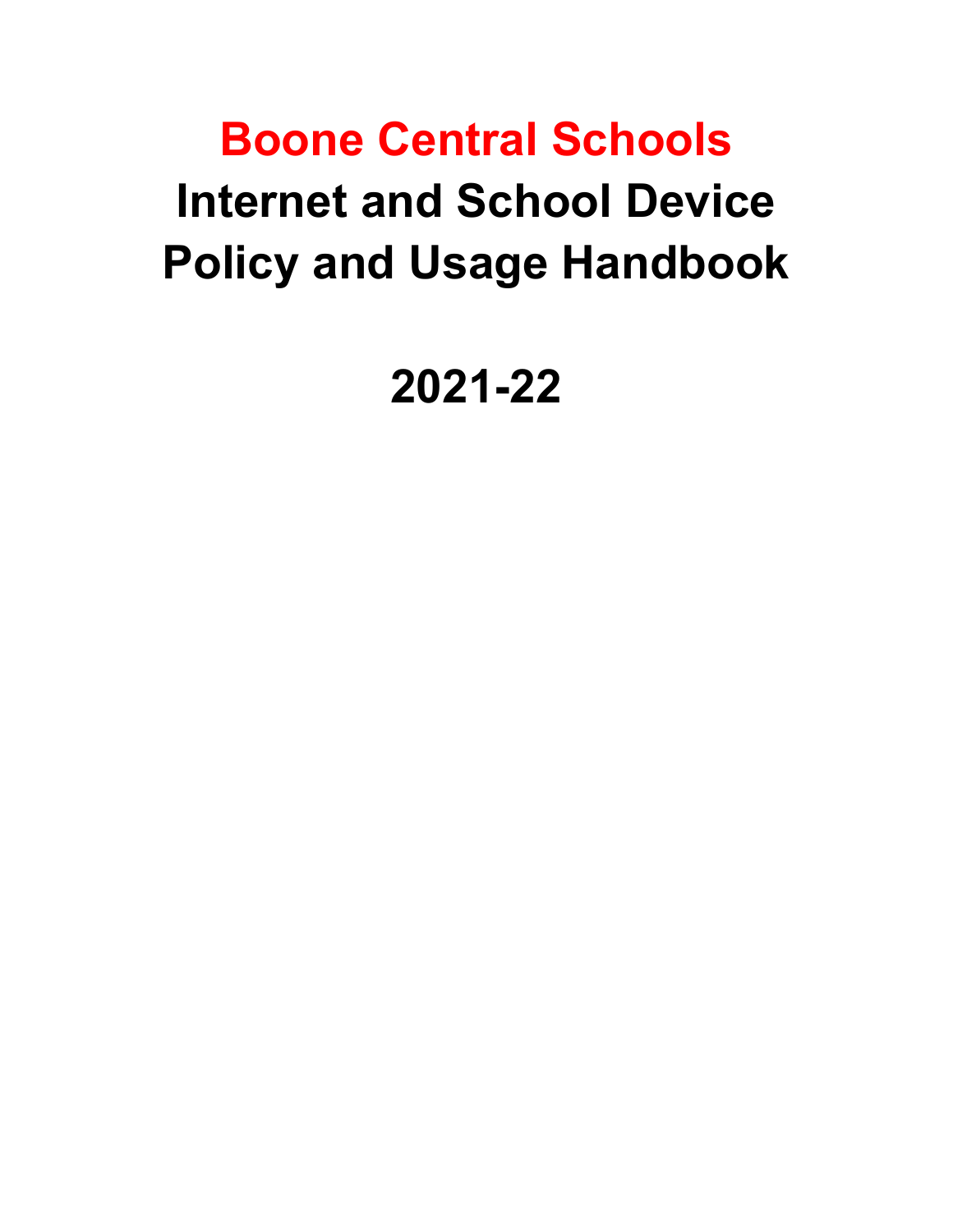The policies, procedures, and information within this document apply to Internet and School Devices used at Boone Central Schools by students, staff, or guests including any other device considered by the Administration to fall under this policy.

\*Teachers may set additional requirements for Internet and School Device use in their classroom.

#### **[TABLE OF CONTENTS](#page-3-0)**

Receiving Your Chromebook Page 3 Returning Your Chromebook Page 3 Training Page 3

**[Usage Fee](#page-4-0)** Asset Protection Policy Page 4

### **[Incident Fee](#page-4-1)**

#### **[TAKING CARE OF YOUR CHROMEBOOK](#page-5-0)**

Device Protection Page 5 Disciplinary Action Plan Page 5 Carrying Chromebooks Page 6 Screen Care Page 6

#### **[USING YOUR CHROMEBOOK](#page-7-0)**

Not Bringing Chromebook to School Page 6 Chromebooks Being Repaired Page 6 Charging Chromebooks Page 7 Personalizing the Chromebook Page 7 Sound Page 7 Printing Page 7 Logging into a Chromebook Page 7 Managing and Saving Digital Work Page 7 Using Chromebook Outside of School Page 7

#### **[OPERATING SYSTEM AND SECURITY](#page-9-0)**

Privacy Page 7 Monitoring Software Page 8 Updates Page 8 Virus Protection Page 8 Content Filter Page 8 Inspection Page 8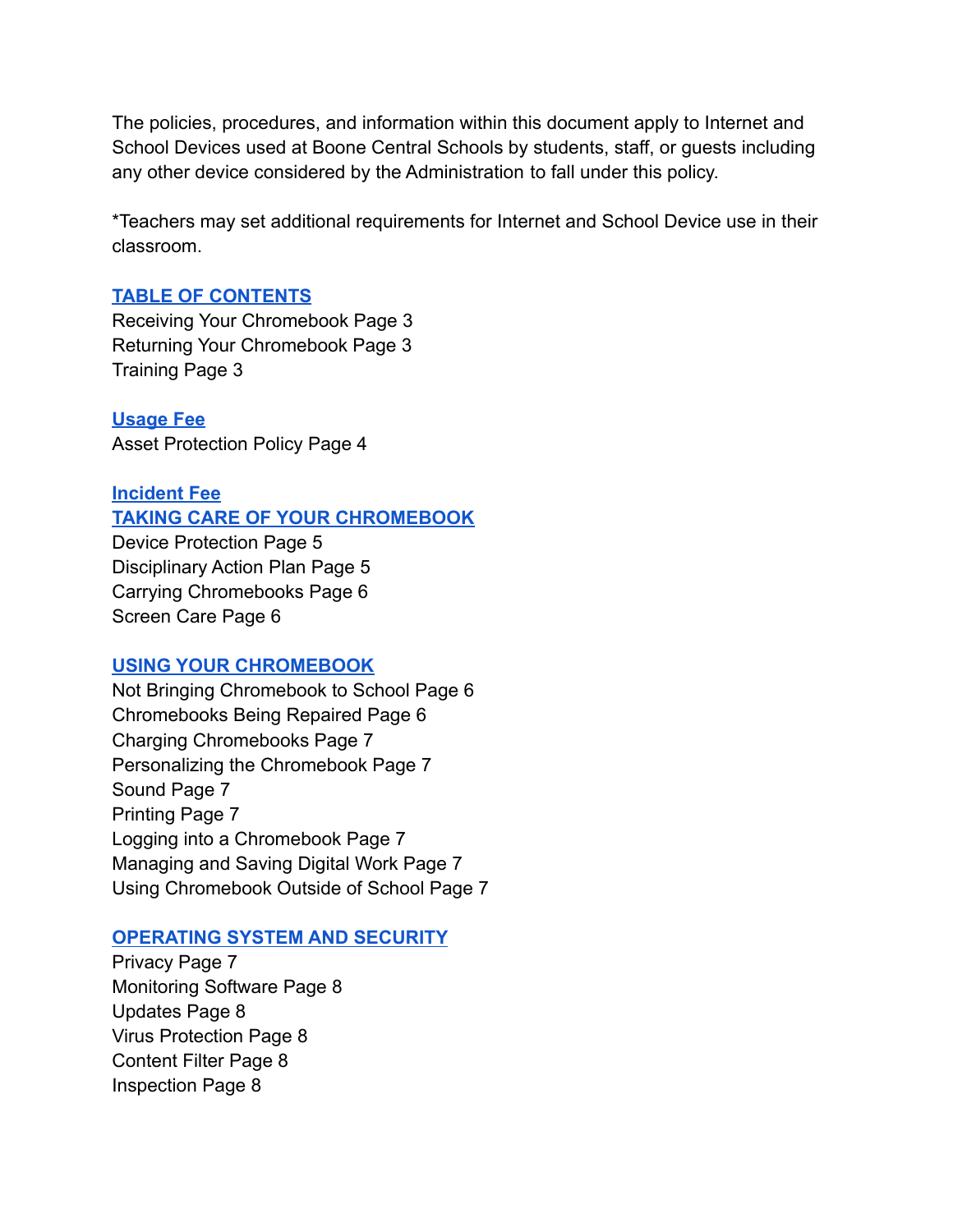# **[SOFTWARE ON CHROMEBOOKS](#page-10-0)**

Originally Installed Software Page 8 Google Apps for Education Page 9 Additional Apps and Extensions Page 9

#### **[REPAIRING OR REPLACING YOUR CHROMEBOOK](#page-11-0)**

Repairing or Replacing Your Chromebook Page 9 Accidental Damage or Loss Page 9 Tech Support Page 9 Vendor Warranty Page 9 Estimated Costs Page 9 Accidental Damage or Loss Protection Page 9 Chromebook Asset Protection Policy Page 9 Chromebook Technical Support Page 10 Appropriate Uses and Digital Citizenship Page 11 Boone Central Schools Internet Use, Safety, and Computer Use Policy Page 12 Chromebook Policy & Usage Receipt of Notification and Understanding Page 15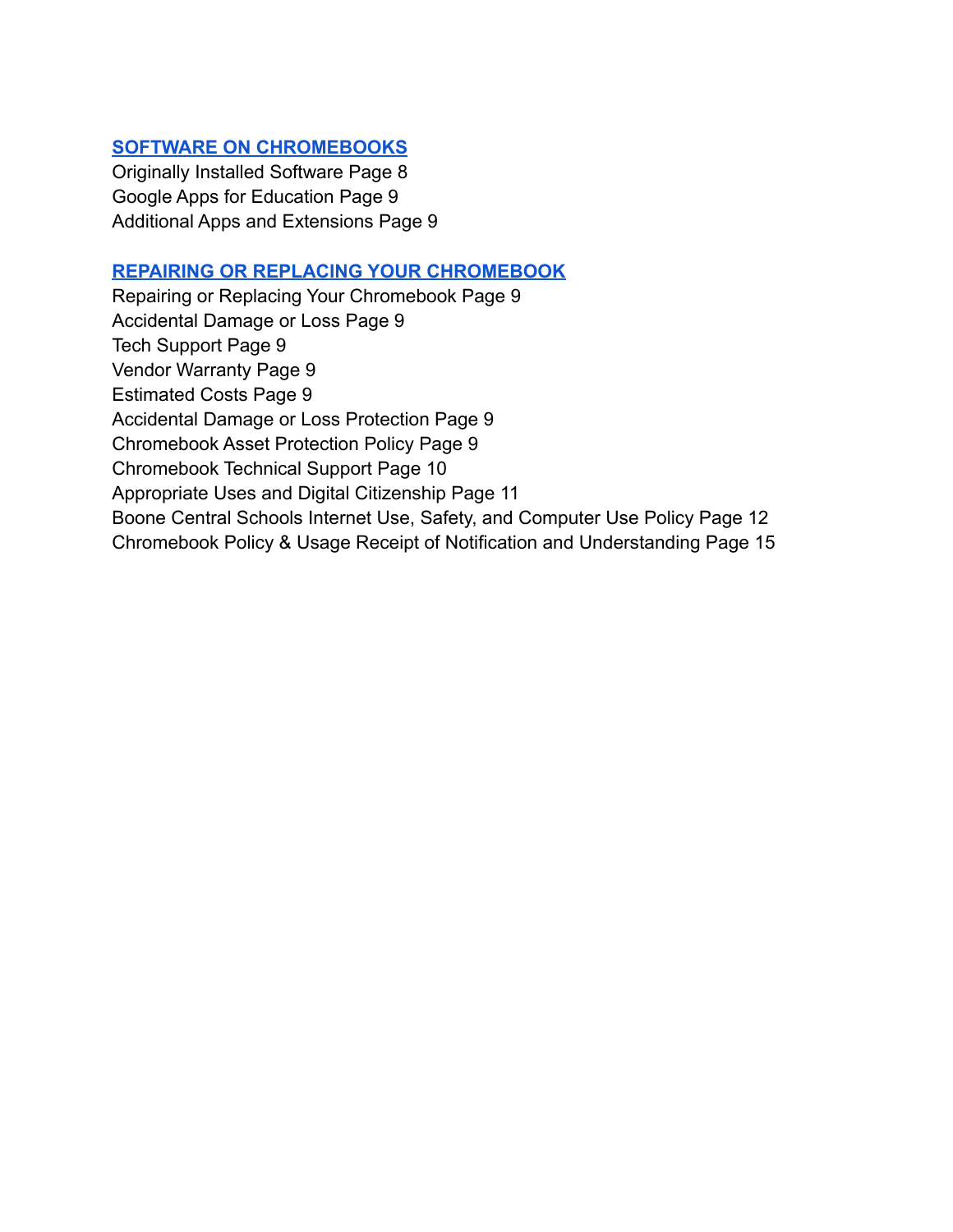# <span id="page-3-0"></span>**Receiving Your Chromebook**

1. Parent/Guardian Orientation

A parent/guardian is required to attend an orientation and sign the Boone Central Schools Internet & School Device Agreement before a Chromebook can be issued to their student.

2. Distribution

Students in grades 6-12 will receive their Chromebooks during the registration. Students and parents must sign the BCS Student Internet & School Device Policy before they receive their Chromebook.

- 3. Students in the grades 6-12 will keep the same Chromebook throughout their time at Boone Central school years.
- 4. Transfer/New Student Distribution

All transfers/new students will be able to pick up their Chromebook from the Boone Central Schools registration dates. Both students and a parent/guardian must go through the policy handbook and sign the Boone Central Schools Internet and School Device Agreement prior to picking up a Chromebook. An appointment will need to be set up with technology staff if not able to come to registration dates.

5. Please note, it is the responsibility of the student to bring their Chromebooks every day to class. It is also the student's responsibility to bring the Chromebook fully charged at the beginning of each school day.

# **Returning Your Chromebook**

1. End of Year

At the end of the school year, students will turn in their Chromebooks. There will also be a charge for any missing peripheral equipment such as the case or power supply. Failure to turn in a Chromebook will result in the student being charged the full replacement cost. The district may also file a report of stolen property with the Boone County Sheriff's Office.

- a. Identification and inventory labels/tags have been placed on the Chromebooks. These labels/tags are not to be removed or modified. If they become damaged or missing, contact tech support for replacements. If damage is intentional, the incident may result in a fine based on damage done.
- b. A dirty machine (stickers/markers) will be assessed at \$15 cleaning fee.
- c. A missing or damaged cord is the responsibility of the student. Students will be charged \$25 in order to purchase a replacement cord.
- 2. Transferring/Withdrawing Students Students who transfer out of or withdraw from the Boone Central Schools must turn in their Chromebooks and chargers to the High School Media Center Staff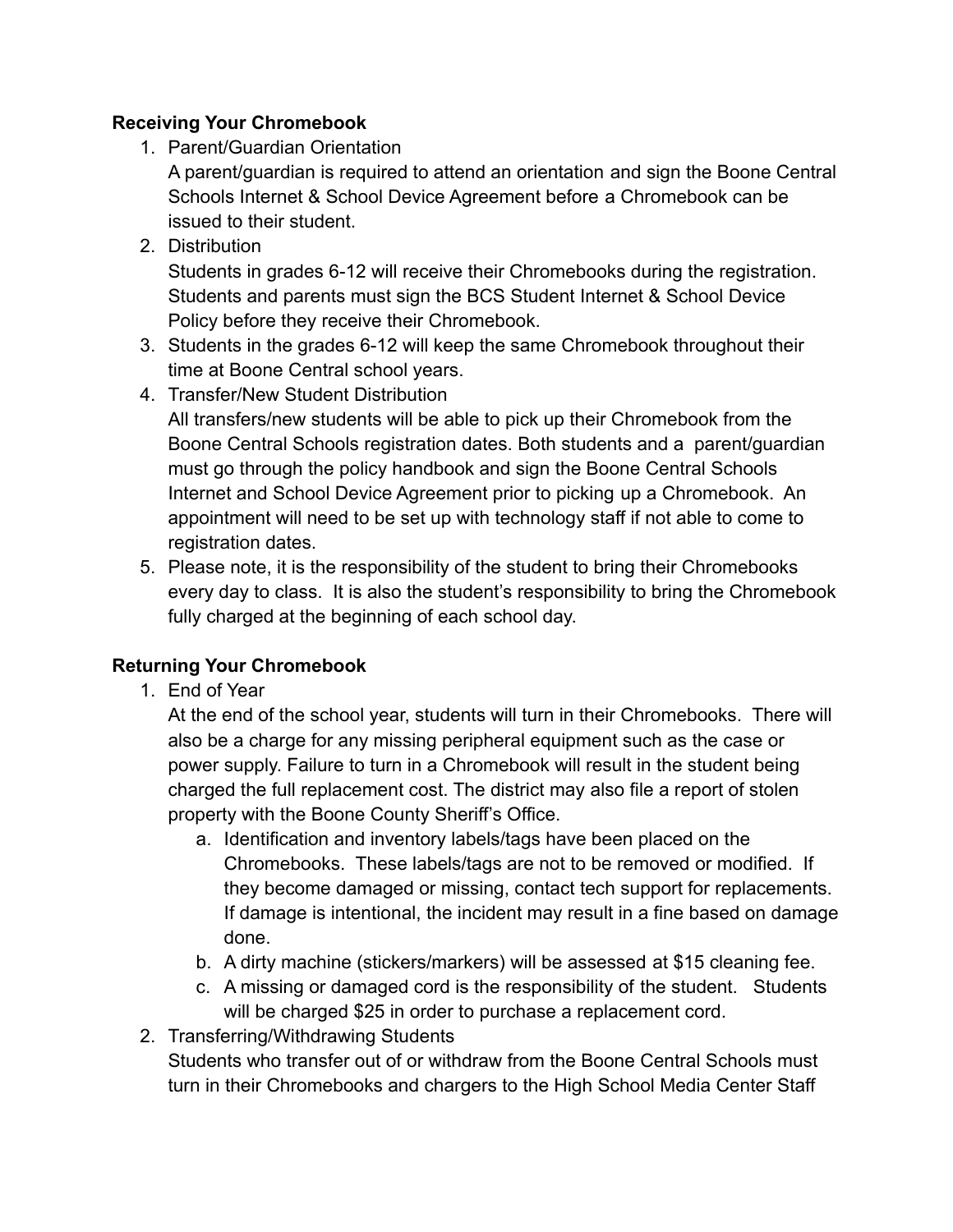on their last day of attendance. Failure to turn in these items will result in the student being charged the full replacement cost for each item missing. Unpaid fines and fees of students leaving Boone Central Schools may be turned over to a collection agency. The district may also file a report of stolen property with the Boone County Sheriff's Office.

# **Training**

● Students will receive training provided by Boone Central staff to address care and usage of the Chromebook, Google Drive, Google Apps (boonecentral.esu7.org Accounts), digital citizenship, and respectful, responsible, and ethical use of the Internet and digital tools.

# <span id="page-4-0"></span>**Usage Fee**

- No Fee if student chromebook remains at school. (Student will not be allowed to take device home)
- A \$15.00 annual usage fee will be charged to students who wish to utilize the chromebook outside of the school day. (Student is allowed to take device home)

# <span id="page-4-1"></span>**Incident Fees:**

This policy does not cover for loss of the Chromebook and/or its accessories, cosmetic damage, or damages caused by intentional misuse and abuse. Boone Central Schools will assess the Chromebook damage and repair or replace the device if the damage is determined to be accidental and within the protection guidelines. Parents/Students will be charged for the full replacement cost of a device that has been damaged due to intentional misuse or abuse based on the following guidelines.

- An incident fee can/will be charged per incident in relation specifically to each individual incident.
	- $\star$  Type 1= \$0 free general wear and tear, not specific to significant device damage.
	- $\star$  Type 2= Students pay replacement costs
		- Incident #1
			- Screen \$50
			- Keyboard/touchpad \$50
			- Power cord \$25
			- Chromebook \$375
			- Full Replacement Cost (Chromebook and Charger) \$400
		- Incident #2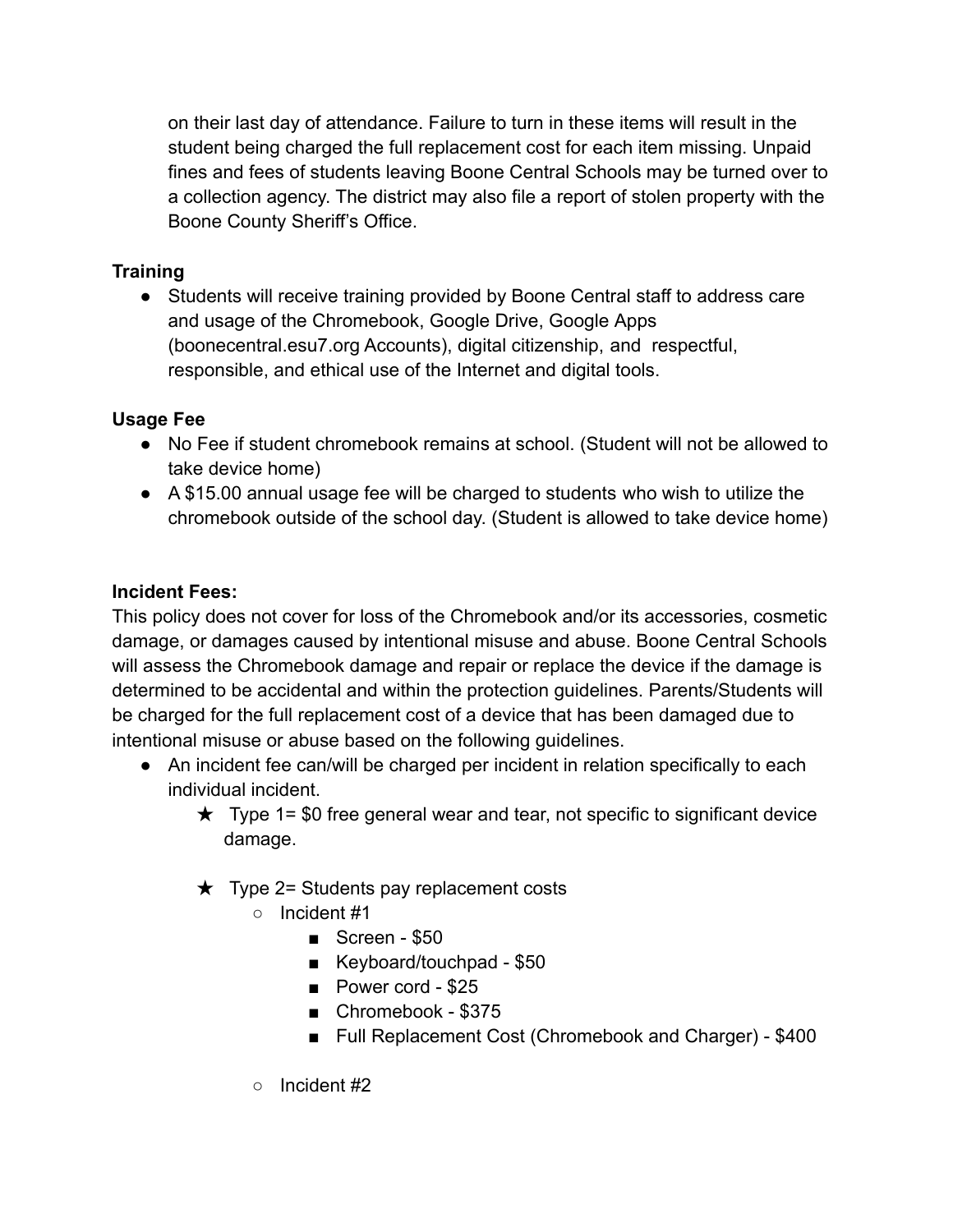- Screen \$100
- Keyboard/touchpad \$100
- Power cord \$25
- Chromebook \$375
- Full Replacement Cost (Chromebook and Charger) \$400
- Incident #3 or more
	- Screen 100% of the cost
	- Keyboard/touchpad 100% of the cost
	- Power cord \$25.00
	- Chromebook \$375.00
	- Full Replacement Cost (Chromebook and Charger) -\$400.00

*(Frequent incidences may result in disciplinary action.)*

### <span id="page-5-0"></span>**Taking Care of Your Chromebook**

- Students are responsible for the general care of the Chromebook which they have been issued by the school. Chromebooks that are broken or fail to work properly must be taken to the High School Media Center Staff as soon as possible. If a loaner Chromebook is needed, one will be issued to the student, at the discretion of administration, and for use within the school day until their Chromebook can be repaired or replaced.
	- $\circ$  If students with a replacement device need to complete homework on their device, but don't have an equivalent at home, the student will be required to complete the assignment before or after school.
- Students are responsible for bringing the device to school each day fully charged.
- Devices must remain clean and clear of any stickers, adhesive, marker, or anything that may deface the device.

### **General Precautions**

- No food or drink should be next to your Chromebook while it is in use.
- Cords, cables, and removable storage devices must be inserted and removed carefully into/from the Chromebook.
- Chromebooks should not be used or stored near pets.
- Chromebooks should not be used with the power cord plugged in when the cord may be a tripping hazard.
- Chromebooks should be shut down when not in use to conserve battery life.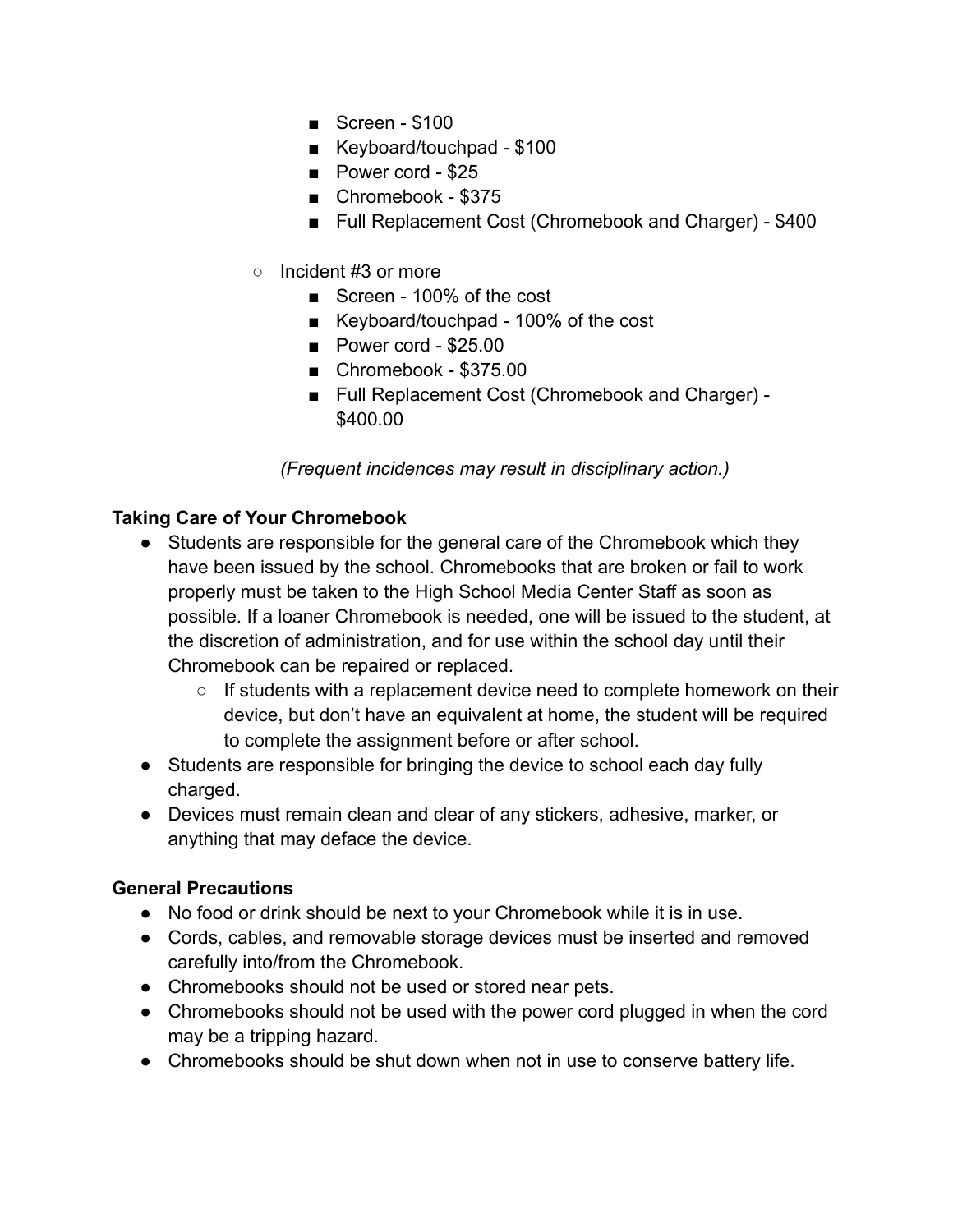- Chromebooks should never be shoved into a locker or wedged into a book bag as this may break the screen.
- Heavy objects should never be placed on top of Chromebooks.
- Do not expose your Chromebook to extreme temperature or direct sunlight for extended periods of time. Extreme heat or cold may cause damage to the Chromebook. Do NOT leave them outside or in your vehicles.
- Always bring your Chromebook to room temperature prior to turning it on.

# **Disciplinary Action Plan**

Consequences for any misuse of the Chromebook or Internet privileges will be:

- First Offense: restricted use until student completes a  $\frac{1}{2}$  hour STOPiT Class.
- Second Offense: Student completes an additional 1/2 hour STOPiT class. Restricted use to school hours only for 1 week.
- Third Offense: extended restricted access for school hours only

\*\*After the third offense, the student loses Chromebook for the remainder of the school year.

- **● STOPiT Class: STOPiT Class is an offense based class that teaches students the appropriate use of digital media with digital citizenship integration.**
	- The administration retains the right to suspend the student's Chromebook for a longer period of
	- time if the offense warrants or for any offense not listed on this sheet. This includes suspending the Chromebook for the remainder of the semester or school year. Suspension days are school days. All Elementary School, Middle School and High School Student Handbook procedures will apply.
	- Boone Central Schools is not liable for and disclaims any liability arising from any injury or damage caused by or stemming from unauthorized access to the network or inappropriate use of authorized access to the network.
	- A student and the student's parents or guardians, by submitting the User Application and Waiver Form with their respective signatures in order to gain access to the Chromebook network, agree to release the School District from any liability for physical or emotional harm or damage resulting to the student that is caused by, or related to, the inappropriate use of the Chrome network.

# **Carrying Chromebooks**

● Never lift Chromebooks by the screen.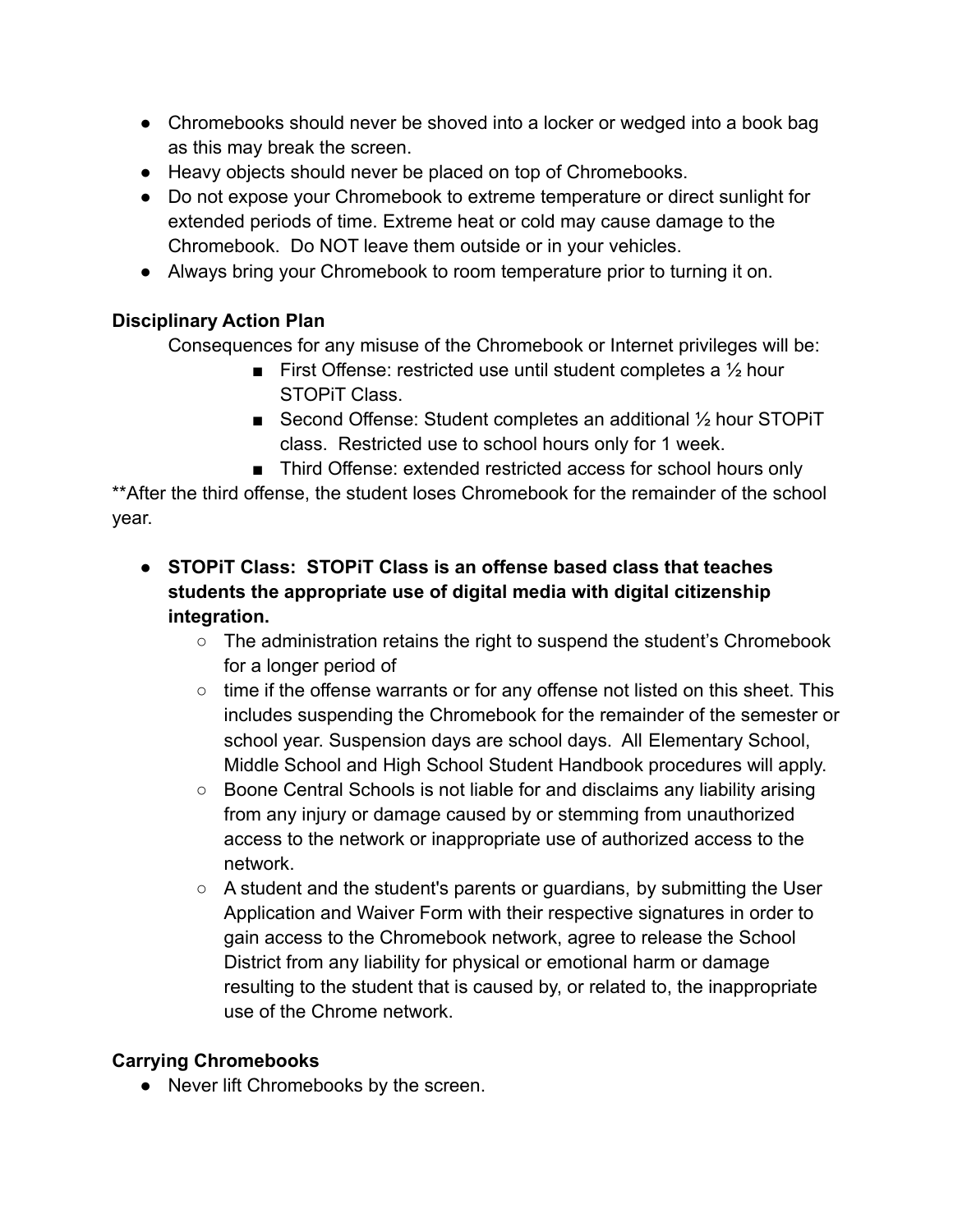● Never carry Chromebooks with the screen open.

## **Screen Care**

- The Chromebook screen can be damaged if subjected to heavy objects, rough treatment, some cleaning solvents, and other liquids. The screens are particularly sensitive to damage from excessive pressure.
- Do not put pressure on the top of a Chromebook when it is closed.
- Do not store a Chromebook with the screen open.
- Do not place anything in the protective case that will press against the cover.
- Make sure there is nothing on the keyboard before closing the lid (e.g. pens, pencils, or disks).
- Only clean the screen with a soft, dry microfiber cloth or anti-static cloth.

# <span id="page-7-0"></span>**Using Your Chromebook**

- Students are expected to bring a **fully charged** Chromebook to school every day and bring their Chromebooks to all classes unless specifically advised not to do so by their teacher. Failure to do so will result in disciplinary action.
- Unattended Chromebook or charger that is brought to the office/HS Media Center will result in a \$1.00 fee to get it back for student use.

# **If a student does not bring his/her Chromebook to school:**

- A student may stop at the Middle School Office/High Media Center and check out a loaner for the day, if available.
- A student borrowing a Chromebook must sign a loaner agreement and will be responsible for any damage to or loss of the issued device.
- District personnel will document the number of times a loaner is issued to each student for not having his/her own Chromebook at school and will send reports to administration for students who have excessive occurrences during the school year.
- The administration will treat such occurrences as insubordination offenses, which may result in disciplinary action.
- The students that obtain a loaner will be responsible for returning the borrowed device to the respective staff before the end of each school day.
- If a loaner is not turned in by the end of each day, a report will be filed with the student's grade level administrator and the administrator will work on retrieving the loaner. Disciplinary action may apply.

### **Chromebooks being repaired**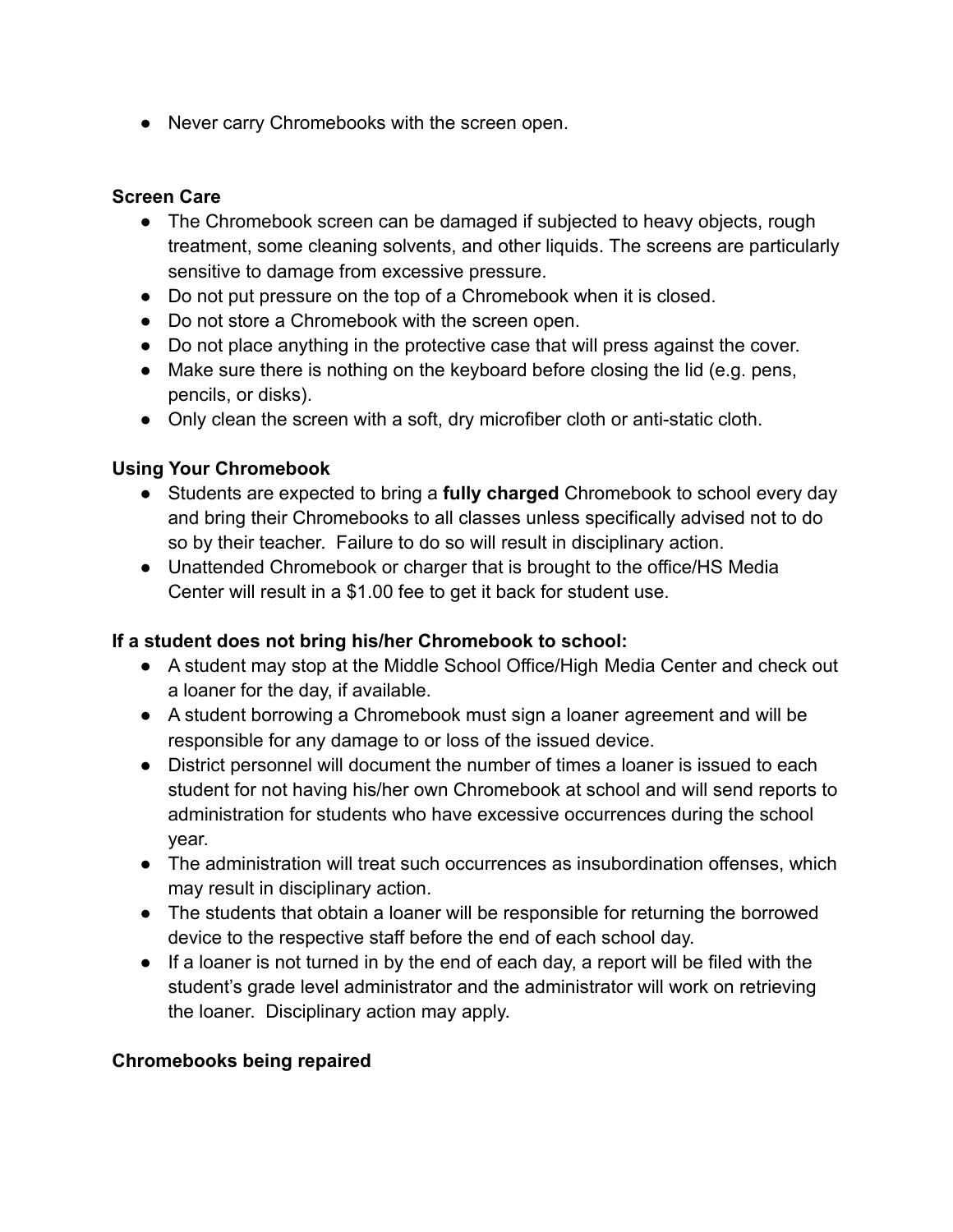- Loaner Chromebooks may be issued to students when they leave their school-issued Chromebook for repair.
- A student borrowing a Chromebook must sign a loaner agreement and will be responsible for any damage to or loss of the loaned device.
- Chromebooks on loan to students having their devices repaired may be taken home for Type 1 incidences/damage only.
- Chromebooks on loan to students having their devices repaired for Type 2 incidences/damage will not be allowed to take loaner devices home. These loaner devices will only be allowed for use within the school day.
	- If students with a loaned device need to complete homework on their device, but don't have an equivalent at home, the student will be required to complete the assignment before or after school.
- The Media Center/Tech. staff will contact students when their devices are repaired and available to be picked up.

# **Charging Chromebooks**

- Chromebooks must be brought to school each day with a **full charge**.
- Students should charge their Chromebooks at home every evening with the cords provided. Charging cords should remain at home.

# **Personalizing the Chromebook**

• Chromebooks must remain free of any additional decorative writing, drawing, stickers, paint, tape, or labels. Spot checks for compliance will be done by staff at any time.

# **Sound**

- Sound must be muted at all times unless permission is obtained from a teacher.
- Headphones may be used at the discretion of the teachers.

# **Printing**

● Printers will not be set up on the Chromebooks. If printing is required for class, students can log into a desktop designated for printing within each Media Center location.

# **Logging into a Chromebook**

- Students will log into their Chromebooks using their school-issued Google Apps for Education
- (@boonecentral.esu7.org) account.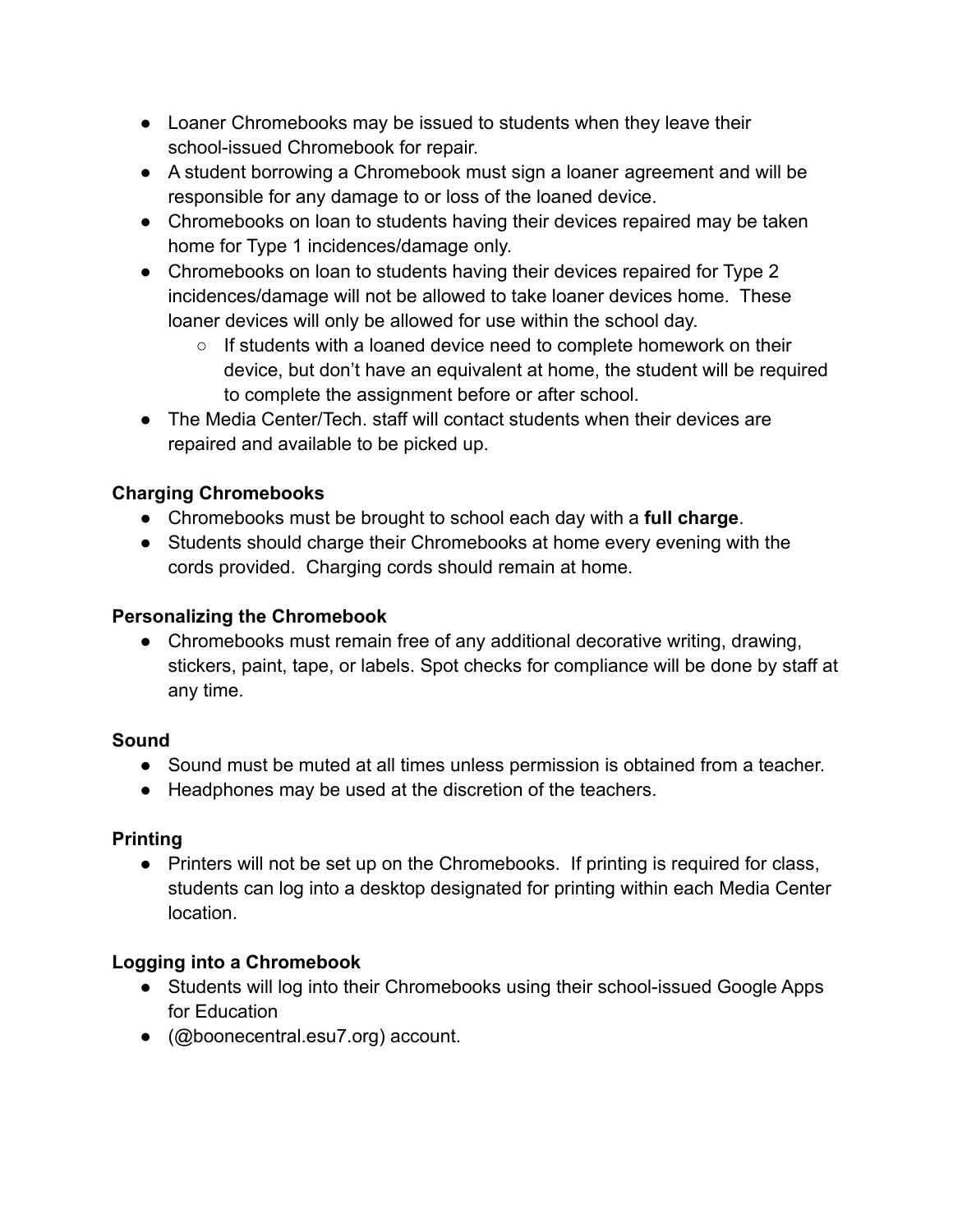● Students should never share their account passwords with others. In the event of a compromised account Boone Central Schools Technology Department reserves the right to disable your account.

# **Using Your Chromebook Outside of School**

- Students are encouraged to use their Chromebooks at home and other locations outside of school.
- A WiFi Internet connection will be necessary for the majority of Chromebook use; however, some applications can be used while not connected to the Internet. Students are bound by the Boone Central Schools Acceptable Use Policy, Administrative Procedures, Acceptable Use of Technology Agreement, and all other guidelines in this document wherever they use their Chromebooks.

# <span id="page-9-0"></span>**Operating System and Security**

• Students may not use or install any operating system on their Chromebook other than the current version of ChromeOS that is supported and managed by the district.

### **No Expectation of Privacy**

- Students have no expectation of confidentiality or privacy with respect to any usage of a Chromebook, regardless of whether that use is for district related or personal purposes, other than as specifically provided by law.
- The district may, without prior notice or consent, log, supervise, access, view, monitor, and record use of student Chromebooks at any time for any reason related to the operation of the district.
- By using a Chromebook, students agree to such access, monitoring, and recording of their use.

### **Monitoring Software**

• Teachers, school administrators, and the technology department staff may use monitoring software that allows them to view the screens and activity on student Chromebooks.

### **Updates**

• The Chromebook operating system, ChromeOS, updates itself automatically. Students do not need to manually update their Chromebooks.

### **Virus Protection**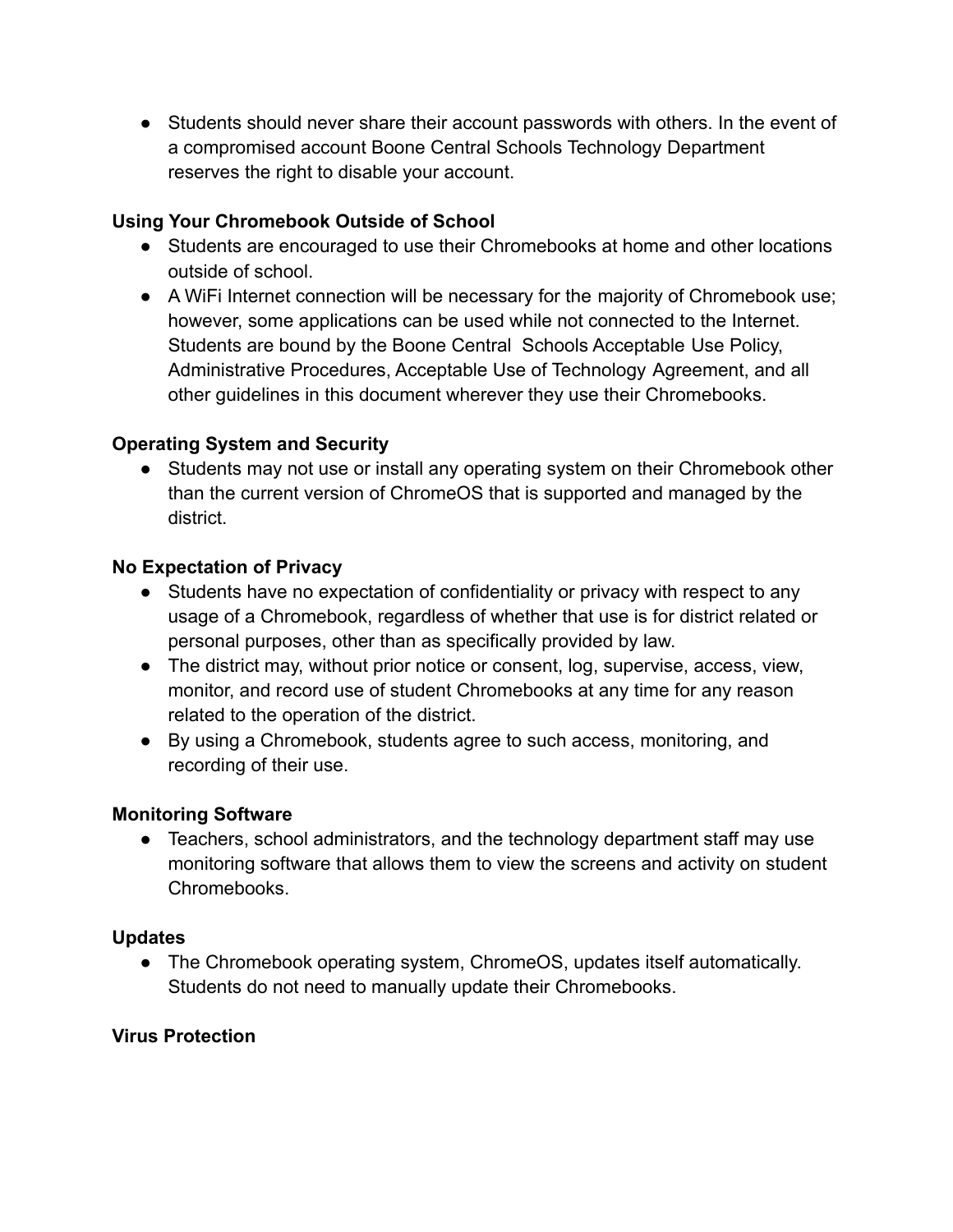- Chromebooks use the principle of "defense in depth" to provide multiple layers of protection against viruses and malware, including data encryption and verified boot.
- There is no need for additional virus protection.

# **Content Filter**

- The district utilizes an Internet content filter that is in compliance with the federally mandated Children's Internet Protection Act (CIPA).
- All Chromebooks, regardless of physical location (in or out of school), will have all Internet activity protected and monitored by the district. If a website is blocked in school, then it will be blocked out of school.

### **Inspection**

● Students may be selected at random to provide their Chromebook for inspection. The purpose for inspection will be to check for proper care and maintenance as well as inappropriate material being carried into the school.

# <span id="page-10-0"></span>**Software on Chromebooks**

- Chromebook software is delivered via the Chrome Web Store. These are web-based applications that do not require installation space on a hard drive. Some applications, such as Google Drive, are available for offline use.
- The software originally installed on the Chromebook must remain on the Chromebook in usable condition and be easily accessible at all times.
- All Chromebooks are supplied with the latest build of Google Chrome Operating System (OS), and many other applications useful in an educational environment. The Chrome OS will automatically install updates when the computer is idle or restarted.

# **Google Apps for Education (Boone Central Accounts)**

- Chromebooks seamlessly integrate with the Google Apps for Education suite of productivity and collaboration tools. This suite includes Google Docs (word processing), Spreadsheets, Presentations, Drawings, Forms, Sites and Gmail.
- All work is stored within Google Drive.
- If additional storage is required, the students may utilize a flash drive or a portable hard drive of their own.

# **Additional Apps and Extensions**

● Students are able to install additional apps and extensions on their Chromebook as long as they are appropriate for school use, and are subject to administrator discretion.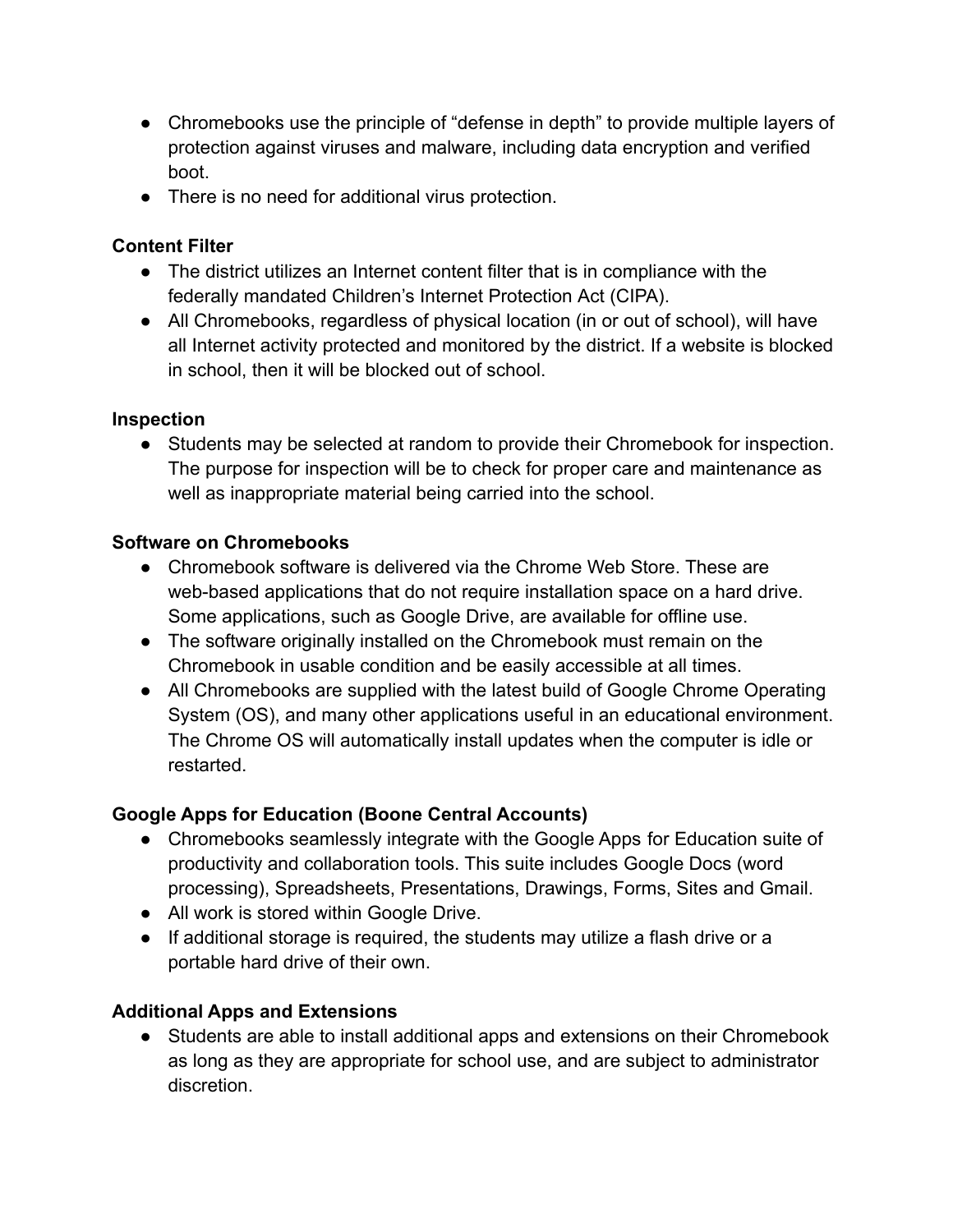# <span id="page-11-0"></span>**Repairing or Replacing Your Chromebook**

- All Chromebooks in need of repair must be brought to the Middle School Office or High School Media Center as soon as possible.
- All repair work must be reported to the Boone Central Public Schools Technology Helpdesk/ High School Media Center
- For student assigned charge for repairs see Incident Fees section of this policy.

# **Theft or Loss of Your Chromebook**

● The Boone Central Schools will require that a police report be submitted in cases of theft. Fraudulent reporting of theft will be turned over to the police for prosecution. A student making a false report will also be subject to disciplinary action as outlined by the school code of conduct.

# **Chromebook Technical Support**

- Boone Central School High School Media Center will be the final point of contact for repair of the Chromebooks. Services provided include:
	- Password Identification
	- User account support
	- Distribution of replacement Chromebooks
	- Hardware maintenance and repair
	- Operating System or software configuration support
	- Restoring Chromebook to factory default
	- Appropriate Uses and Digital Citizenship
- School issued devices should be used for educational purposes and students are to adhere to the Acceptable Use of Technology Policy and all of its corresponding administrative procedures at all times.
- If students need to sign up for specific services on their device, they should ALWAYS use their @boonecentral.esu7.org account because this is issued by the school. Students should not use other accounts (Gmail, Yahoo, etc.) when signing up for these services.
- While working in a digital and collaborative environment, students should always conduct themselves as good digital citizens by adhering to the following:
	- Respect Yourself.
		- I will show respect for myself through my actions.
		- I will select online names that are appropriate.
		- I will use caution with the information, images, and other media that I post online.
		- I will carefully consider what personal information about my life, experiences, or relationships I post.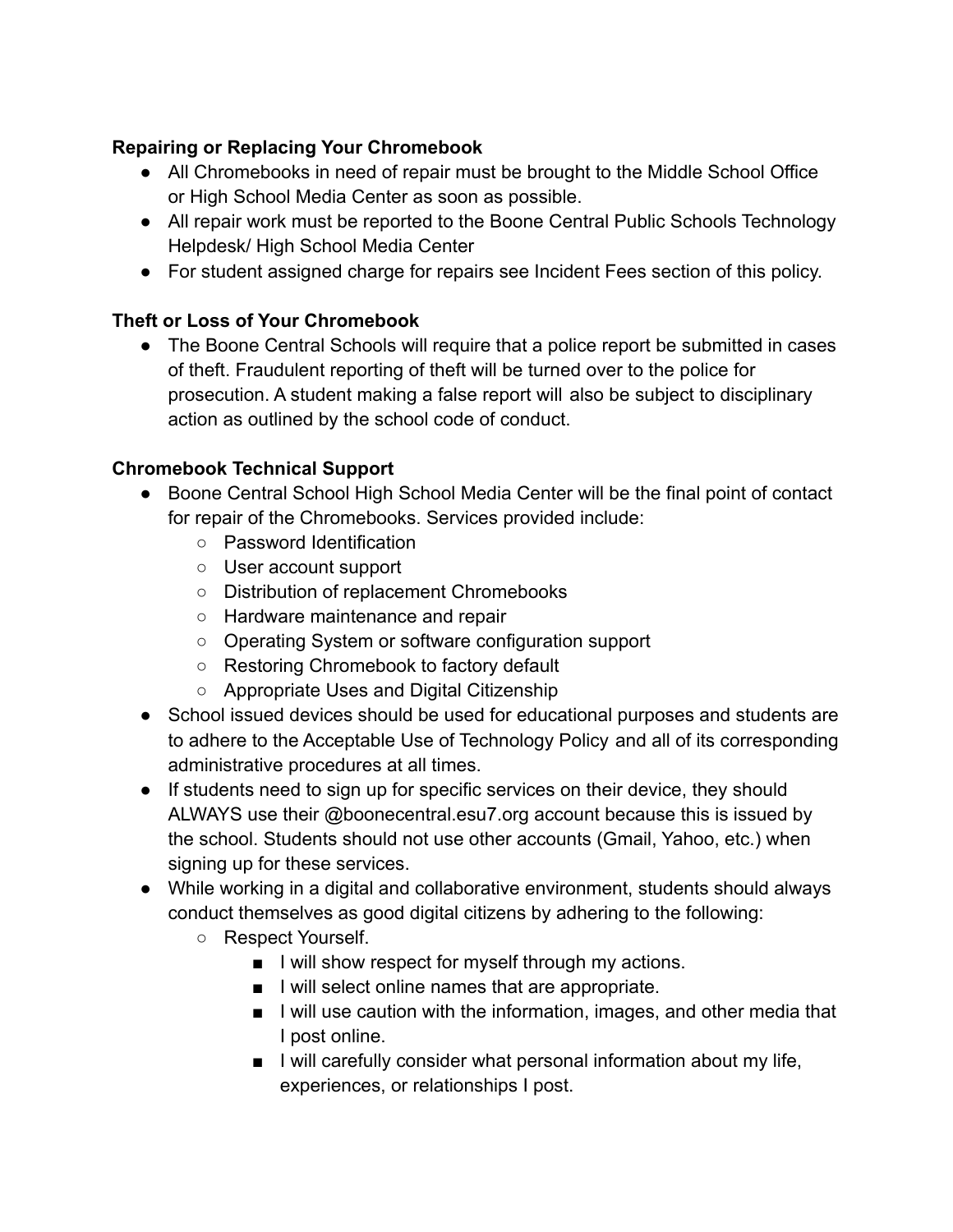- I will not be obscene.
- I will act with integrity.
- Protect Yourself.
	- I will ensure that the information, images, and materials I post online will not put me at risk.
	- I will not publish my personal details, contact details, or a schedule of my activities.
	- I will report any attacks or inappropriate behavior directed at me while online.
	- I will protect passwords, accounts, and resources.
- Respect Others.
	- I will show respect to others.
	- I will not use electronic mediums to antagonize, bully, harass, or stalk people.
	- I will show respect for other people in my choice of websites
	- I will not visit sites that are degrading to others, pornographic, racist, or inappropriate.
- Protect Others.
	- I will protect others by reporting abuse and not forwarding inappropriate materials or communications.
	- I will avoid unacceptable materials and conversations.
- Respect Intellectual property.
	- I will request permission to use copyrighted or otherwise protected materials.
	- I will suitably cite all use of websites, books, media, etc.
	- I will acknowledge all primary sources.
	- I will validate information.
	- I will use and abide by the fair use rules.
- Protect Intellectual Property.
	- I will request to use the software and media others produce.
	- I will purchase, license, and register all software or use available free and open source alternatives rather than pirating software.
	- I will purchase my music and media and refrain from distributing these in a manner that violates their licenses.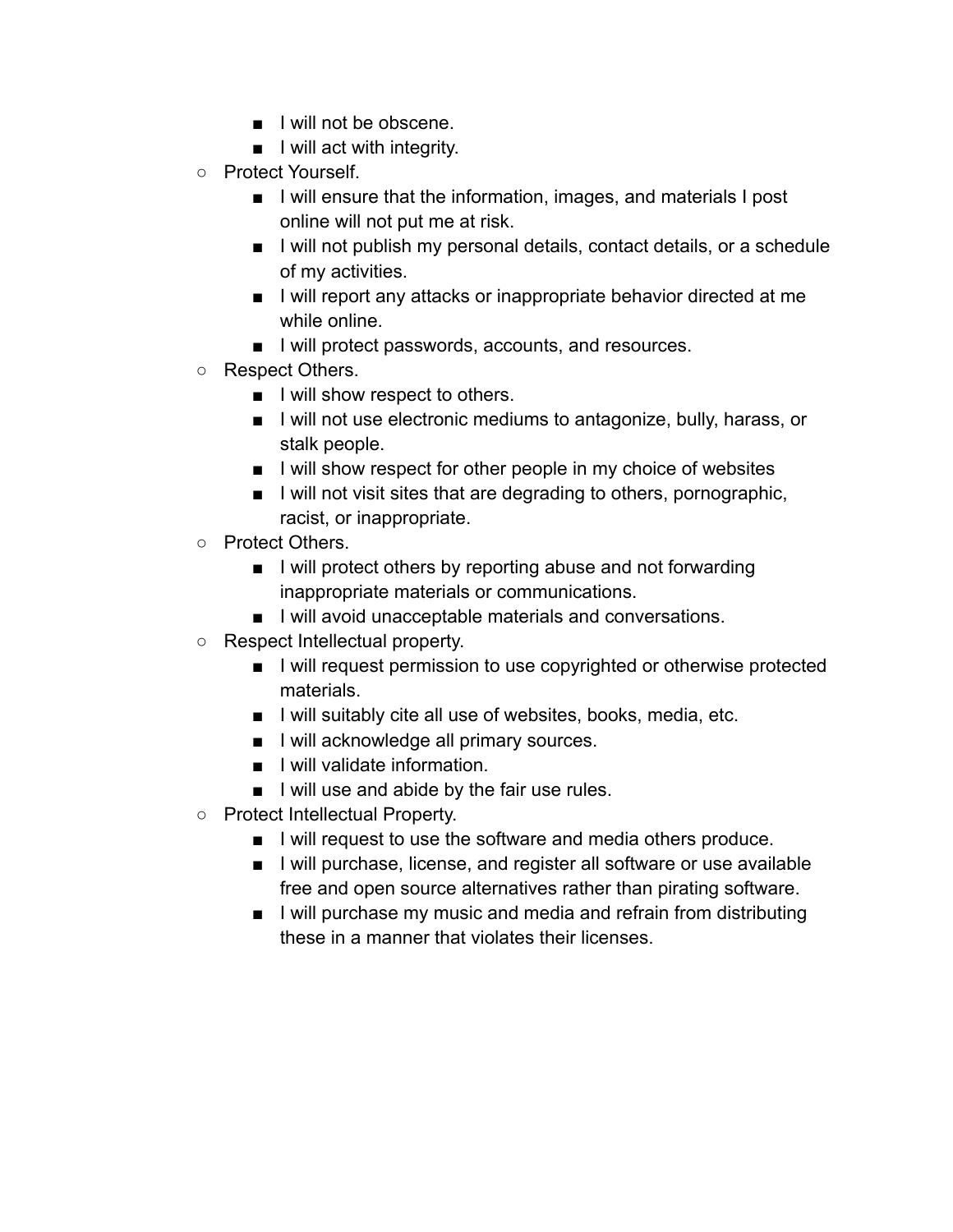#### **Student Internet & Computer Use <b>Policy #5208-5037**

Students are expected to use computers and the Internet as an educational resource. The following procedures and guidelines govern the use of computers and the Internet at school.

#### **Student Expectations in the Use of the Internet**

#### A. **Acceptable Use**

- a. Students may use the Internet to conduct research assigned by teachers.
- b. Students may use the Internet to conduct research for classroom projects.
- c. Students may use the Internet to gain access to information about current events.
- d. Students may use the Internet to conduct research for school-related activities.
- e. Students may use the Internet for appropriate educational purposes.

#### B. **Unacceptable Use**

- a. Students shall not use school computers to gain access to material that is obscene, pornographic, harmful to minors, or otherwise inappropriate for educational uses.
- b. Students shall not engage in any illegal or inappropriate activities on school computers, including the downloading and copying of copyrighted material.
- c. Students shall not use e-mail, chat rooms, instant messaging, or other forms of direct electronic communications on school computers for any unauthorized or unlawful purpose or in violation of any school policy or directive.
- d. Students shall not use school computers to participate in on-line auctions, on-line gaming or mp3/mp4 sharing systems.
- e. Students shall not disclose personal information, such as their names, school, addresses, or telephone numbers outside the school network.
- f. Students shall not use school computers for commercial advertising or political advocacy of any kind without the express written permission of the system administrator.
- g. Students shall not publish web pages that purport to represent the school district or the work of students at the school district without the express written permission of the system administrator.
- h. Students shall not erase, rename or make unusable anyone else's computer files, programs or disks.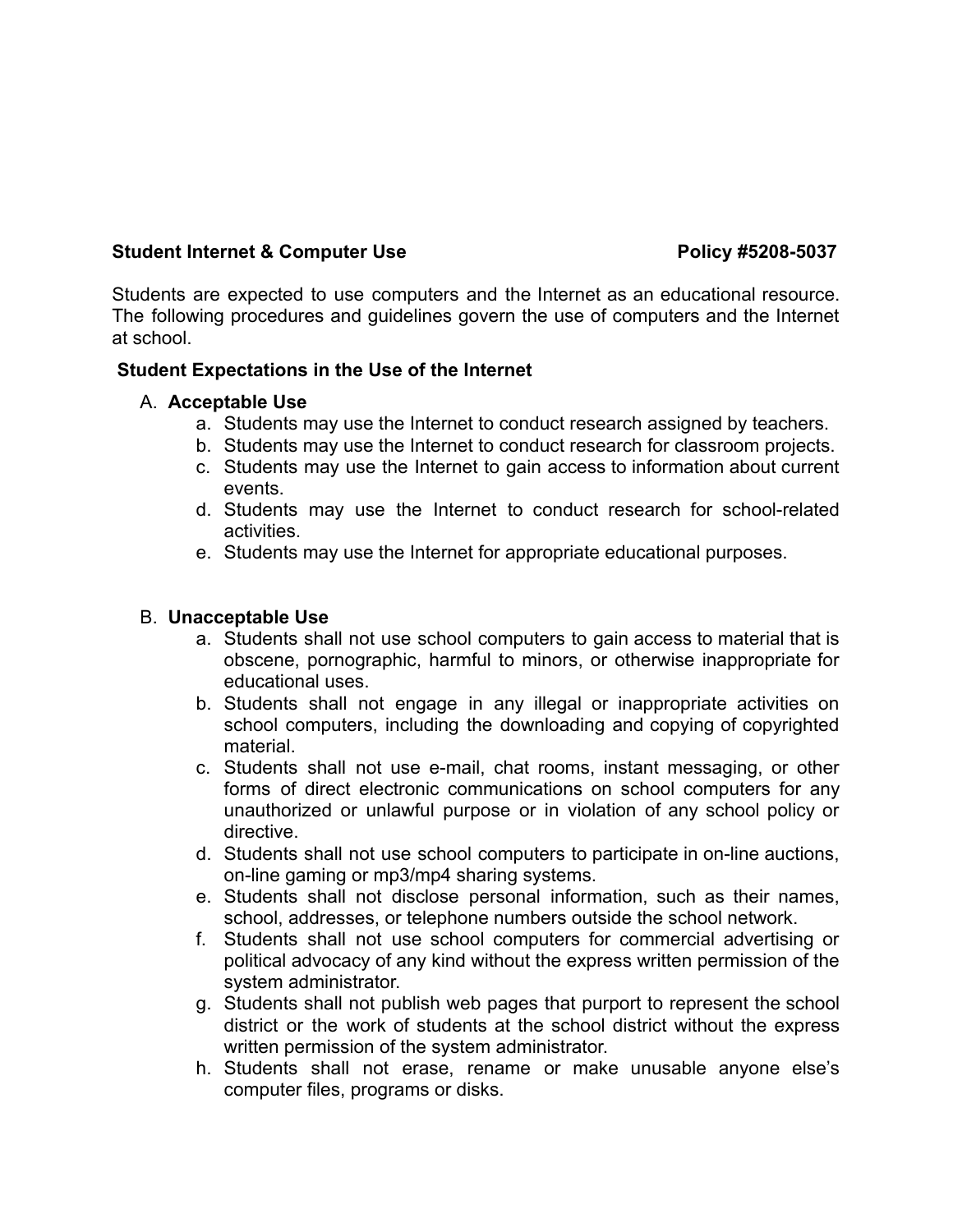- i. Students shall not share their passwords with fellow students, school volunteers or any other individuals, and shall not use, or try to discover, another user's password.
- j. Students shall not copy, change or transfer any software or documentation provided by the school district, teachers or another student without permission from the system administrator.
- k. Students shall not write, produce, generate, copy, propagate or attempt to introduce any computer code designed to self-replicate, damage, or otherwise hinder the performance of any computer's memory, file system, or software. Such software is often called, but is not limited to, a bug, virus, worm, or Trojan Horse.
- l. Students shall not configure or troubleshoot computers, networks, printers or other associated equipment, except as directed by a teacher or the system administrator.
- m. Students shall not take home technology equipment (hardware or software) without permission of the system administrator.
- n. Students shall not forge electronic mail messages or web pages.

# **Enforcement**

# **A. Methods of Enforcement**

- a. The district monitors all Internet communications, Internet usage and patterns of Internet usage. Students have no right of privacy to any Internet communications or other electronic files. The computer system is owned by the school district. As with any school property, any electronic files on the system are subject to search and inspection at any time.
- b. The school district uses a technology protection measure that blocks access to some Internet sites that are not in accordance with the policy of the school district. Standard use of the Internet utilizes a proxy server-based filter that screens for non-curriculum related pages.
- c. Due to the nature of filtering technology, the filter may at times filter pages that are appropriate for student research. The system administrator may override the technology protection measure for the student to access a site with legitimate educational value that is wrongly blocked.
- d. The school district staff will monitor students' use of the Internet through direct supervision and by monitoring Internet use history to ensure enforcement of the policy.

### B. **Consequences for Violation of this Policy**

1. Access to the school's computer system and to the Internet is a privilege, not a right. Any violation of school policy and rules may result in:

a. Loss of computer privileges;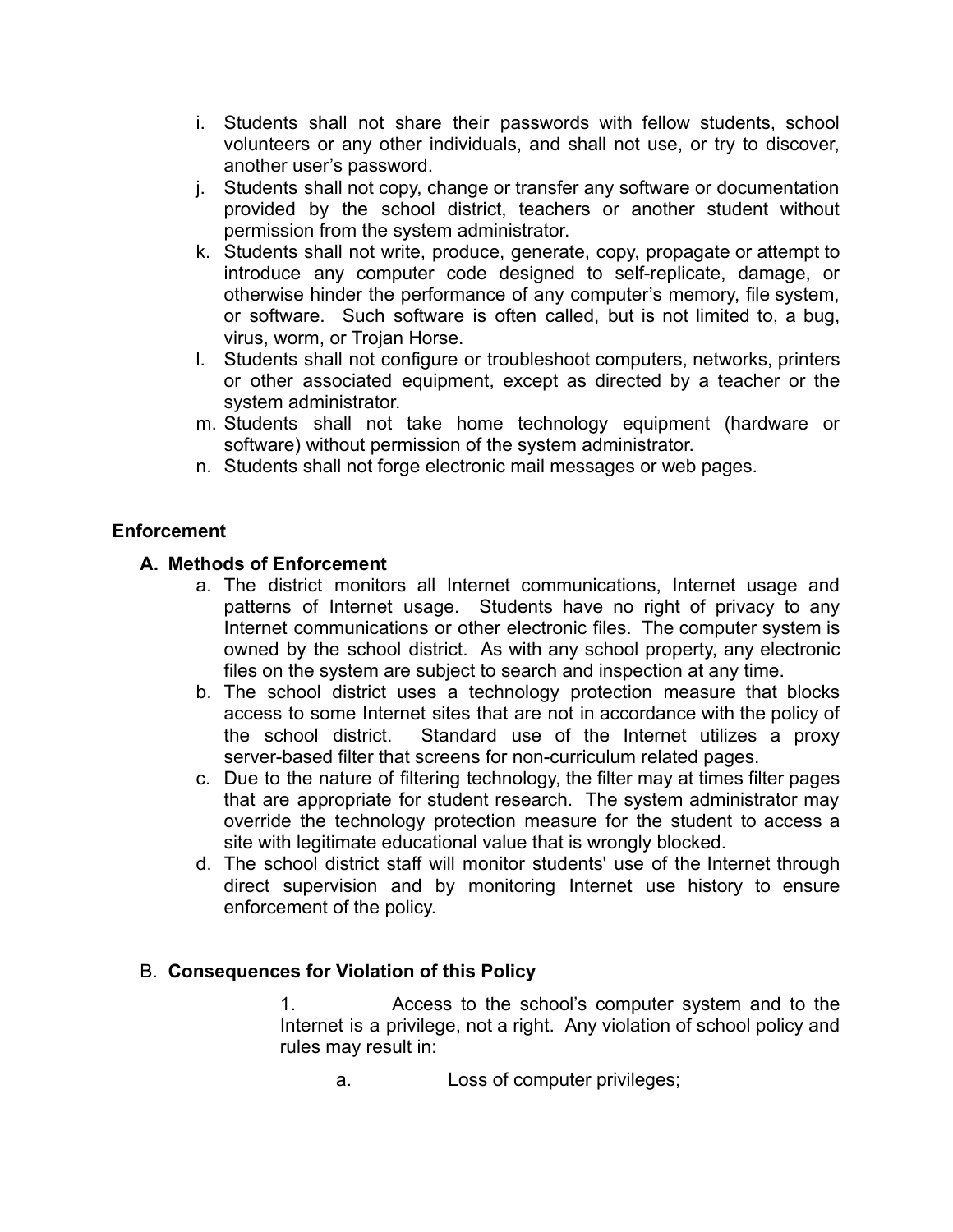b. Short-term suspension;

c. Long-term suspension or expulsion in accordance with the Nebraska Student Discipline Act; and

d. Other discipline as school administration and the school board deem appropriate.

2. Students who use school computer systems without permission and for non-school purposes may be guilty of a criminal violation and will be prosecuted.

#### III. **Children's Online Privacy Protection Act (COPPA)**

A. The school will not allow companies to collect personal information from children under 13 for commercial purposes. The school will make reasonable efforts to disable advertising in educational computer applications.

B. This policy allows the school to act as an agent for parents in the collection of information within the school context. The school's use of student information is solely for education purposes.

Reference: KSB 5037 Perry 6800

Adopted on: July 20, 2015 Revised on: August 14, 2017 Revised on: July 16, 2018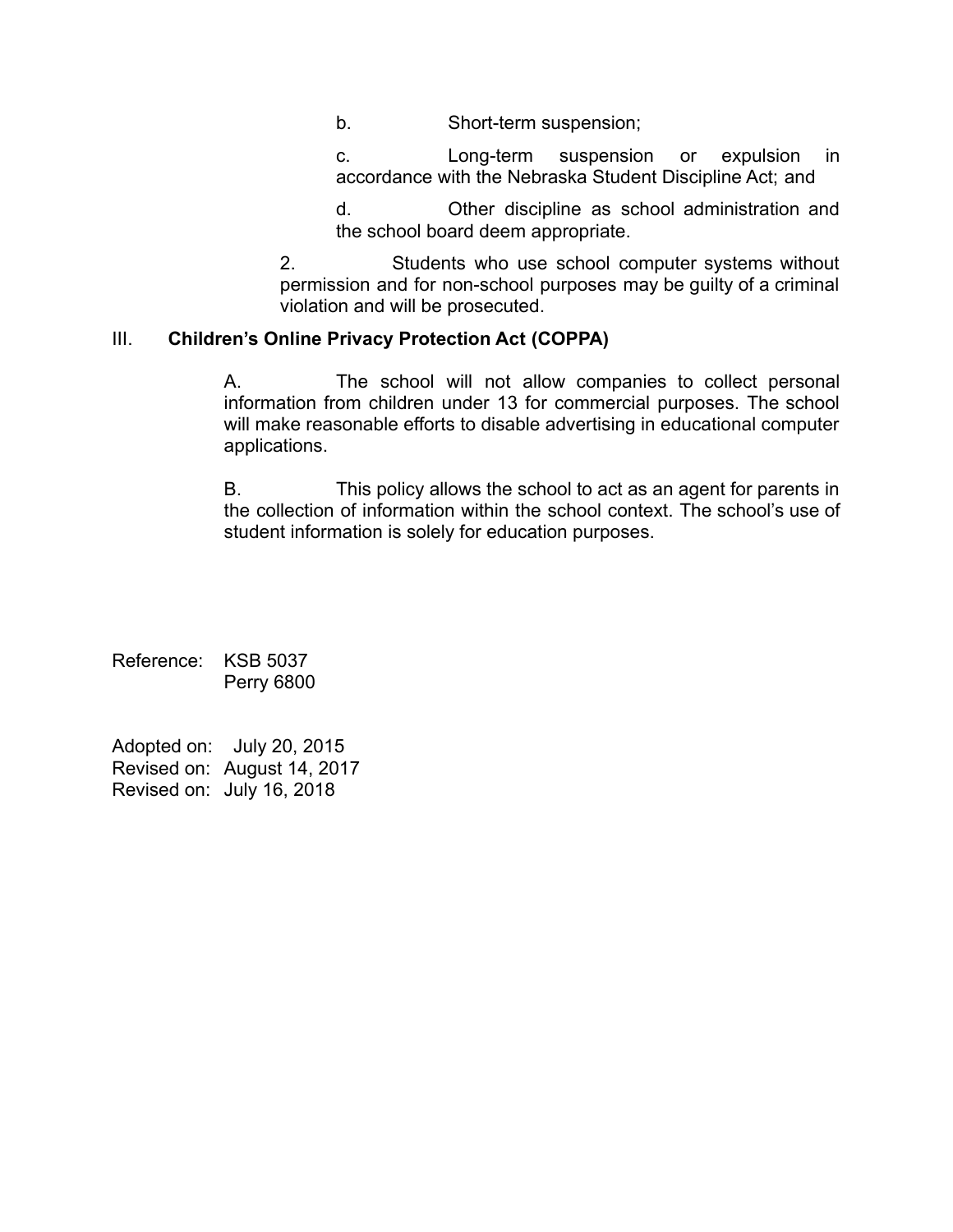# ACCEPTABLE USE OF COMPUTERS AND NETWORKS

#### STUDENT'S AGREEMENT

In order to make sure that all members of Boone Central Schools community understand and agree to these rules of conduct, Boone Central Schools asks that you as a student user sign the following statement:

I have received a copy of, and have read, the Internet Safety and Acceptable Use Policy adopted by the Boone Central Schools, and I understand and will abide by those district guidelines and conditions for the use of the facilities of Boone Central Schools and access to the Internet. I further understand that any violation of the district guidelines is unethical and may constitute a criminal offense. Should I commit any violation, my access privileges will be revoked. School disciplinary action and/or appropriate legal action will be taken.

I agree not to hold the Boone Central Schools, any of its employees, or any institution providing network access to Boone Central Schools responsible for the performance of the system or the content of any material accessed through it.

Student's Name

| Student's |  |  |
|-----------|--|--|
| Date      |  |  |

 $Signature$ 

This form will be retained on file by authorized faculty designee for duration of applicable computer/network/Internet use.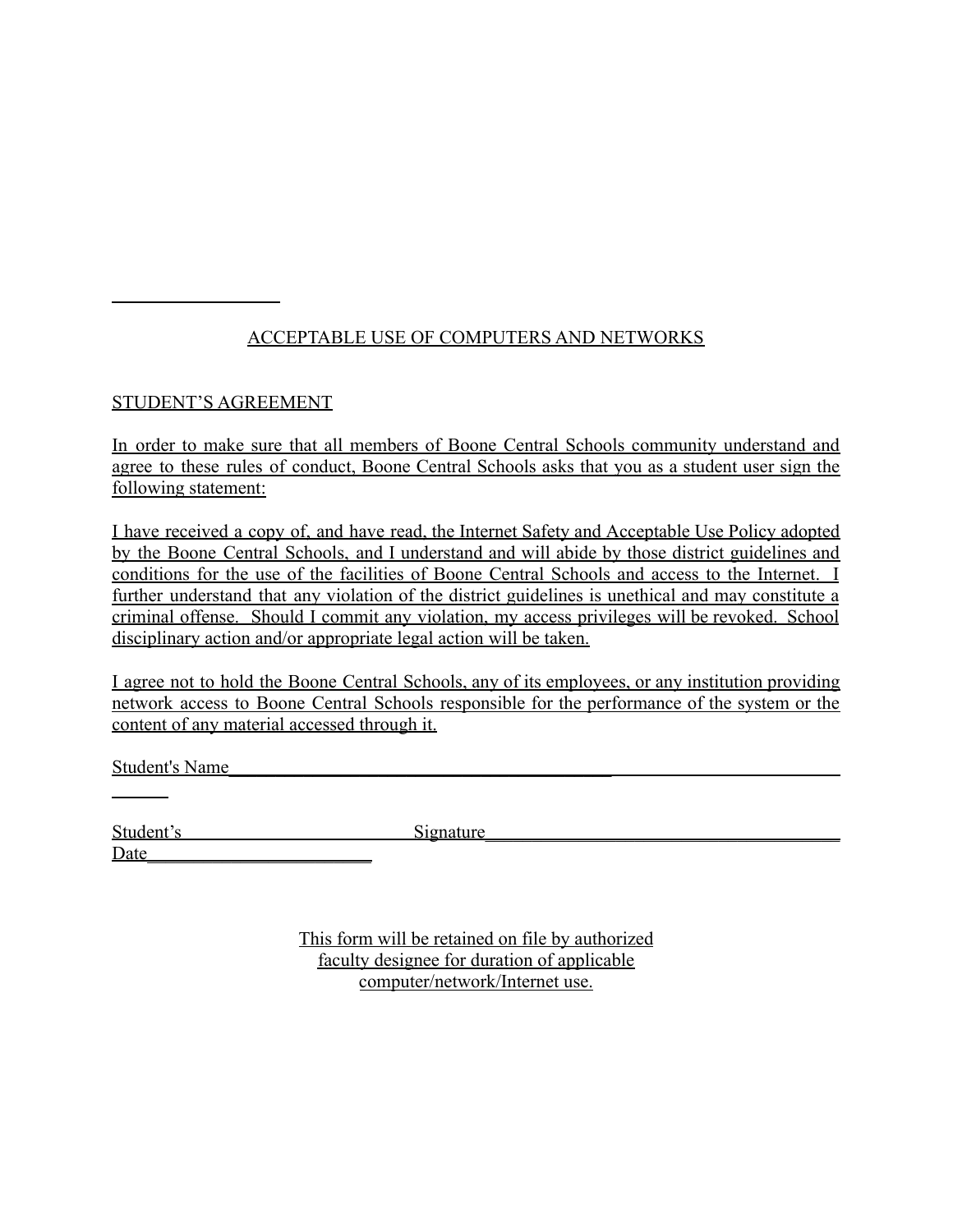# ACCEPTABLE USE OF COMPUTERS AND NETWORKS

#### PARENT'S AGREEMENT

In order to make sure that all members of Boone Central Schools community understand and agree to these rules of conduct, we ask that you as a parent/guardian sign the following statement:

I have received a copy of, and have read, the Internet Safety and Acceptable Use Policy adopted by Boone Central Schools. As parent or guardian of the student named below, I grant permission for my son or daughter to access networked computer services such as electronic mail (e-mail) and the Internet. I understand that this free access is designed for educational purposes. I also understand that individuals may be held liable for violations of those Terms and Conditions. However, I also recognize that it is impossible to restrict access to all controversial materials and I will not hold Boone Central Schools responsible for materials acquired or sent via the network.

I agree not to hold the Boone Central Schools, any of its employees, or any institution providing network access to Boone Central Schools responsible for the performance of the system or the content of any material accessed through it.

| Student's | Name                                             |  |
|-----------|--------------------------------------------------|--|
|           |                                                  |  |
| Parent's  | Signature                                        |  |
| Date:     |                                                  |  |
|           | This form will be retained on file by authorized |  |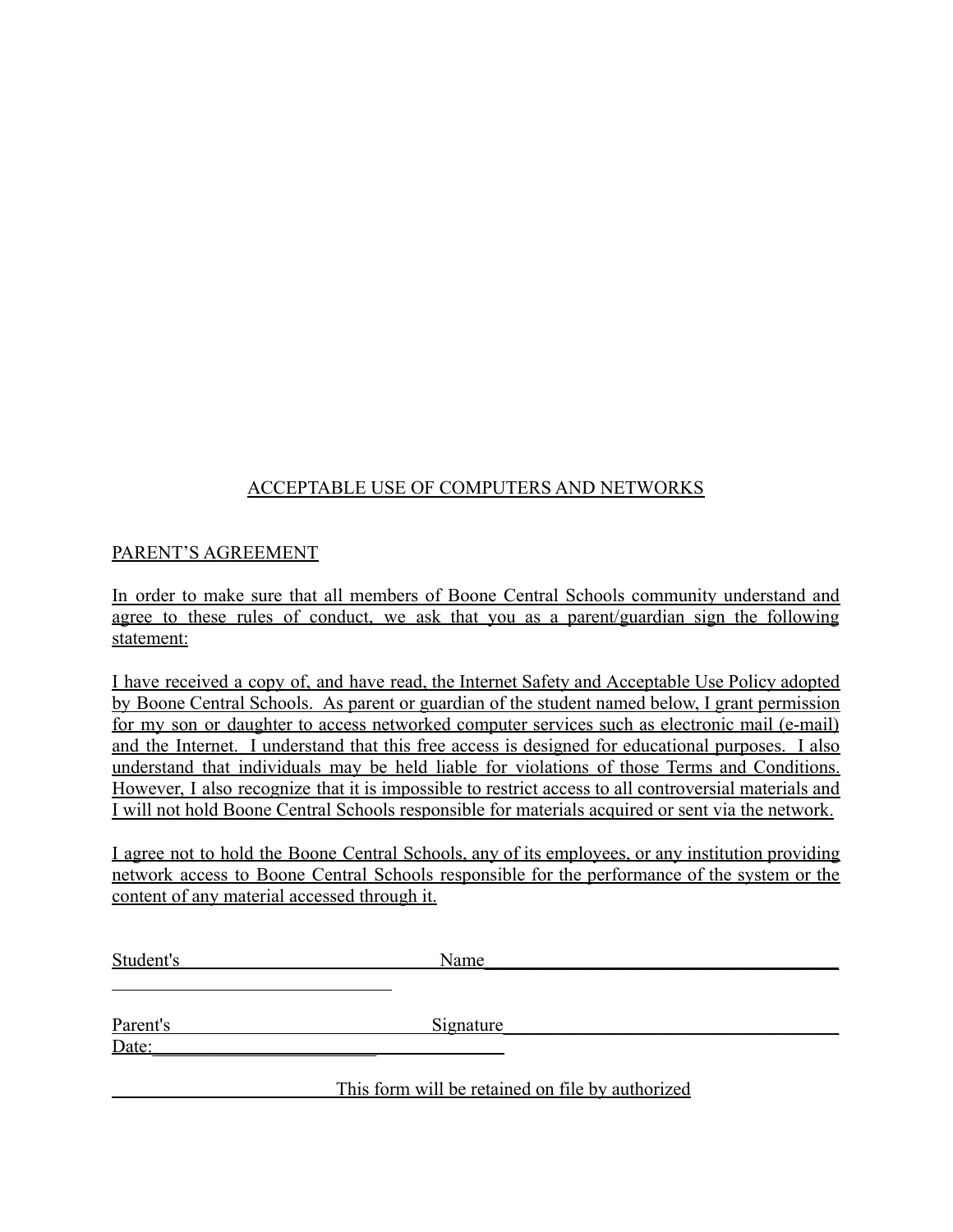# **CHROMEBOOK POLICY & USAGE RECEIPT OF NOTIFICATION AND UNDERSTANDING**

Boone Central Schools Chromebook Policy and Usage Handbook is available on the Boone Central Schools website at [www.boonecentral.org](http://www.boonecentral.org).

Boone Central Schools Student Acceptable Use of Technology Policy is on the backside of this document for your review. Your signature on this document states that you have read, understand, and agree to abide by the compliance requirements of Boone Central Schools Policy regarding the use of computers and the Internet in the Boone Central Schools District. Your signature also states that you authorize Boone Central Schools to create and utilize "cloud services" accounts that will be under the control of Boone Central Schools, but which reside elsewhere on the Internet. (Certain cloud services require parental permission for students regardless of the level of control over the account granted to BCS.)

Boone Central Schools will require that a police report be submitted in cases of theft. Fraudulent reporting of theft will be turned over to the police for prosecution. A student making a false report will also be subject to disciplinary action as outlined by the school code of conduct.

Boone Central Schools insurance policy does not cover for loss of the Chromebook and/or its accessories, cosmetic damage, or damages caused by intentional misuse and abuse. Boone Central staff will assess the Chromebook damage and repair or replace the device if the damage is determined to be accidental and within the protection